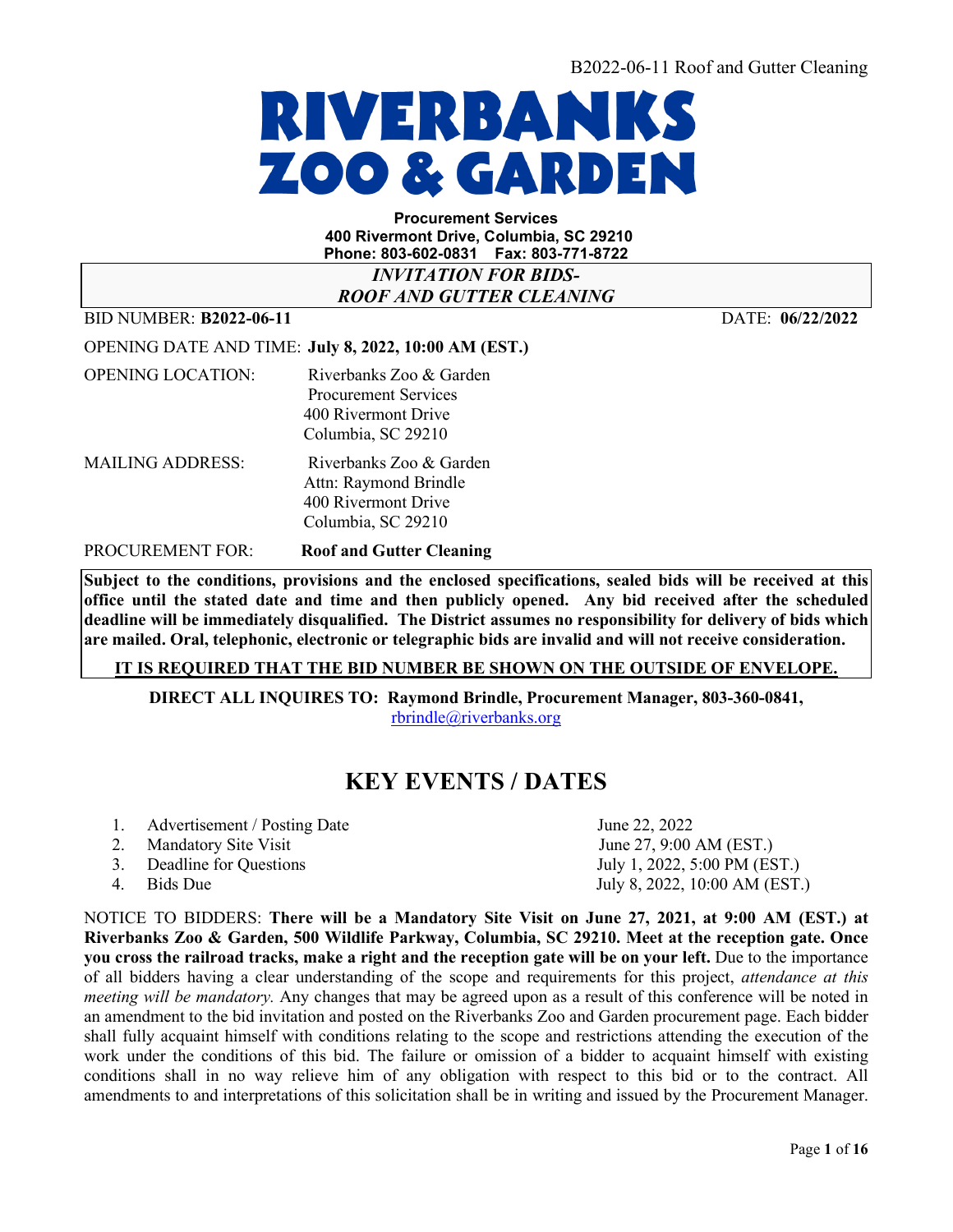Richland-Lexington Riverbanks Park District DBA Riverbanks Zoo & Garden (hereinafter known as "the District") shall not be legally bound by any amendment or interpretation that is not in writing.

*If downloading this solicitation from our website or alternate internet location, it is the responsibility of the bidder to email [rbrindle@riverbanks.org](mailto:rbrindle@riverbanks.org) to be registered as a potential bidder and to receive any subsequent amendments. Deadline for questions is July 1, 2022, by 5:00 PM (EST.) All questions must be submitted in writing.*

#### *"NO BID"* **RESPONSE FORM**

To submit a *"No Bid"* response for this project, this form must be completed for your company to remain on our bidders list for commodities/services referenced.

**Note: Please show the solicitation number on the outside of the envelope.** 

**Please check statement(s) applicable to your** *"No Bid"* **response --**

 **Specifications are restrictive, i.e. geared toward one brand or manufacturer only (explain below). Specifications are ambiguous (explain below). We are unable to meet specifications. Insufficient time to respond to the solicitation. Our schedule would not permit us to perform. We are unable to meet bond requirements. We are unable to meet insurance requirements. We do not offer this product or service. Remove us from your vendor list for this commodity/service. Other (specify below).**

**\_\_\_\_\_\_\_\_\_\_\_\_\_\_\_\_\_\_\_\_\_\_\_\_\_\_\_\_\_\_\_\_\_\_\_\_\_\_\_\_\_\_\_\_\_\_\_\_\_\_\_\_\_\_\_\_\_\_\_\_\_\_\_\_\_\_\_\_\_\_\_\_\_\_\_\_\_\_\_** 

**\_\_\_\_\_\_\_\_\_\_\_\_\_\_\_\_\_\_\_\_\_\_\_\_\_\_\_\_\_\_\_\_\_\_\_\_\_\_\_\_\_\_\_\_\_\_\_\_\_\_\_\_\_\_\_\_\_\_\_\_\_\_\_\_\_\_\_\_\_\_\_\_\_\_\_\_\_\_\_** 

*Comments:* 

| Company Name (as registered with the IRS) | <b>Authorized Signature</b> |
|-------------------------------------------|-----------------------------|
| <b>Correspondence Address</b>             | <b>Printed Name</b>         |
| City, State, Zip                          | <b>Title</b>                |
| <b>E-mail Address (Please Print)</b>      |                             |
| Date                                      | <b>Telephone</b><br>Fax     |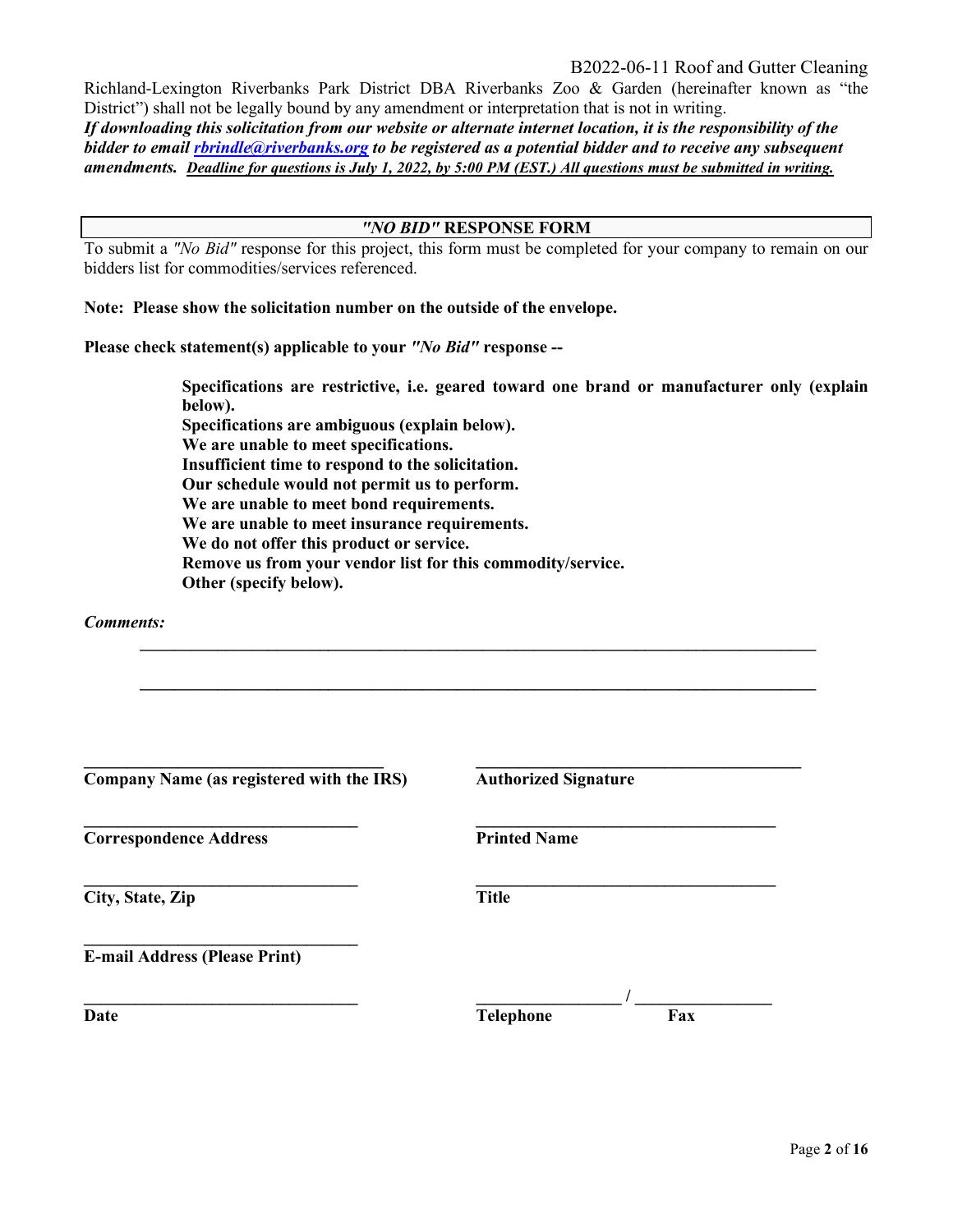#### **INSTRUCTIONS TO BIDDERS**

- 1. Only one copy of bid invitation is required, unless otherwise stated.
- 2. Bids, amendments thereto or withdrawal request must be received by the time advertised for bid openings to be timely filed. It is the vendor's sole responsibility to ensure that these documents are received by the Procurement Office at or before the time indicated in the bid document.
- 3. When specifications or descriptive papers are submitted with the bid invitation, enter bidder's name thereon.
- 4. Submit your signed bid on the forms provided. Show bid number on envelope as instructed. The District assumes no responsibility for unmarked or improperly marked envelopes. Unsigned bids will be rejected.
- 5. Bidders must clearly mark as "Confidential" each part of their bid which they consider to be proprietary information that could be exempt from disclosure under Section 30-4-4C Code of Laws of South Carolina, 1976, (1986 Cum Supp) Freedom of Information Act. The District reserves the right to determine whether this information should be exempt from disclosure and no legal action may be brought against the District or its agents for its determination in this regard.
- 6. By submission of a bid, you are guaranteeing that all goods and services meet the requirements of the solicitation during the contract period.
- 7. This solicitation does not commit the District to award a contract, to pay any cost incurred in the preparation of the bid, or to procure or contract for goods or services listed herein.
- 8. CORRECTION OF ERRORS ON THE BID FORM: All prices and notations shall be printed in ink or typewritten. Errors should be crossed out, corrections entered and initialed by the person signing the bid. Erasures or use of typewriter correction fluid may be cause for rejection. No bid shall be altered or amended after specified time for opening.
- 9. BIDDERS SCHEDULE: Enter the manufacturer, brand, and model/catalog number, as applicable, and your bid price in the space provided on the bidder's schedule. Additional pages may be attached, when applicable, for alternates, etc.
- 10. NOTIFICATION: Intent to Award and/or Statement of Award will be posted on the Riverbanks Zoo & Garden website at <http://www.riverbanks.org/procurement>
- 11. RIGHT TO PROTEST: (does not apply to procurements \$1-\$50,000) Any prospective bidder, offeror, or contractor, who is aggrieved in connection with the solicitation of a contract shall protest in writing to the Procurement Manager within ten (10) calendar days of the date of issuance of the Invitation to Bid, Requests for Proposals or other solicitation documents, whichever is applicable, or any amendments thereto, if the amendment is at issue. Any actual bidder, offeror, or contractor, who is aggrieved in connection with the intended award or award of a contract, shall protest in writing to the Procurement Manager within ten (10) calendar days of the notification of Intent to Award or Statement of Award.
- 12. PROTEST PROCEDURE: A protest shall be in writing, submitted to the Procurement Manager, and shall set forth the specific grounds of the protest with enough particularity to give notice of the issues to be decided.
- 13. QUESTIONS REGARDING SPECIFICATIONS AND/OR THE BIDDING PROCESS:
	- To ensure fair consideration for all bidders the District prohibits any type of communications to or with any department, employee, or District official during the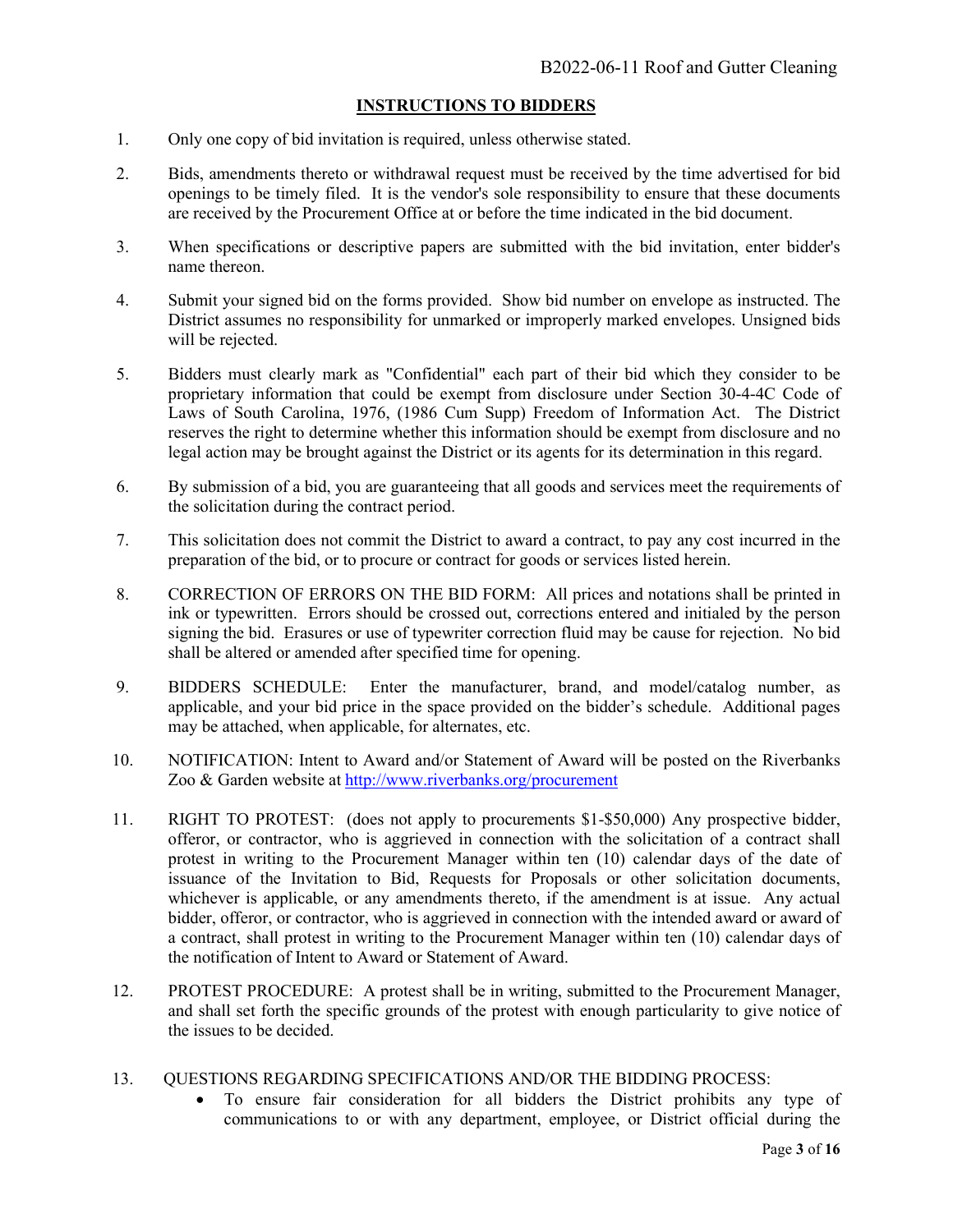solicitation process, except as provided on page one of the solicitation. This includes any communications initiated by a bidder to any District Official or employee evaluating or considering the bidder, prior to the time an award decision has been made public. **Failure to comply shall be grounds for disqualification of the offending bidder from consideration for award of the bid and/or any future solicitations.**

- Any communications between the bidder and the District shall be initiated by the Procurement Office or the appropriate District representative in order to obtain necessary information or clarification needed to develop a proper and accurate evaluation of the bid. **Failure to comply shall be grounds for disqualification of the offending bidder from consideration for award of the bid and/or any future solicitations.**
- It will be the sole responsibility of the bidder to contact the Procurement Office prior to submitting a bid to ascertain if any amendments have been issued in order to obtain all such documentation, and to return the executed documentation with their bid. All amendments will be posted on the Riverbanks Zoo & Garden website at: <http://www.riverbanks.org/procurement>

#### **GENERAL PROVISIONS**

- 1. The District reserves the right to reject any and all bids, to cancel a solicitation, and to waive any technicality if deemed to be in the best interest of the District.
- 2. Unit prices will govern over extended prices unless otherwise stated in this bid invitation.
- 3. PROHIBITION OF GRATUITIES: Amended section 8-13-700 and 705 of the 1976 Code of Laws of South Carolina states: "Whoever gives or offers to any public official or public employee any compensation including a promise of future employment to influence his action, vote, opinion or judgment as a public official or public employee or such public official solicits or accepts such compensation to influence his action, vote, opinion or judgment shall be subject to the punishment as provided by Section 16-9- 210 and Section 16-9-220."
- 4. BIDDERS QUALIFICATIONS: Consideration will be given only to the contractors who can produce conclusive evidence that they can meet the following requirements:
	- 4.1 Adequate capital and credit rating sufficient to complete all operations under this contract in a satisfactory manner.
	- 4.2 An efficient office force with satisfactory record in expediting delivery of materials to field force, and capable of fulfilling proper liaison service with mechanical trade.
	- 4.3 An adequate and efficient field force with extensive knowledge of all types of work involved under this contract.
	- 4.4 A record of amicable relations with labor.
	- 4.5 An adequate supply of applicable equipment in good operating condition to fulfill the contract.
- 5. LICENSES, PERMITS, INSURANCE, & TAXES: All costs for required licenses, permits, insurances and taxes shall be borne by the Contractor.
- 6. INSURANCE:
- 6.1 The amount and types of insurance required should be reasonably commensurate with the hazards and magnitude of the undertaking, but in no event of lesser amount nor more restrictive than the limits of liability and schedule of hazards below described. Without limiting its liability under the contract agreement, the Contractor shall procure and maintain, at its expense during the life of this contract, insurance of the types in the minimum amounts stated below: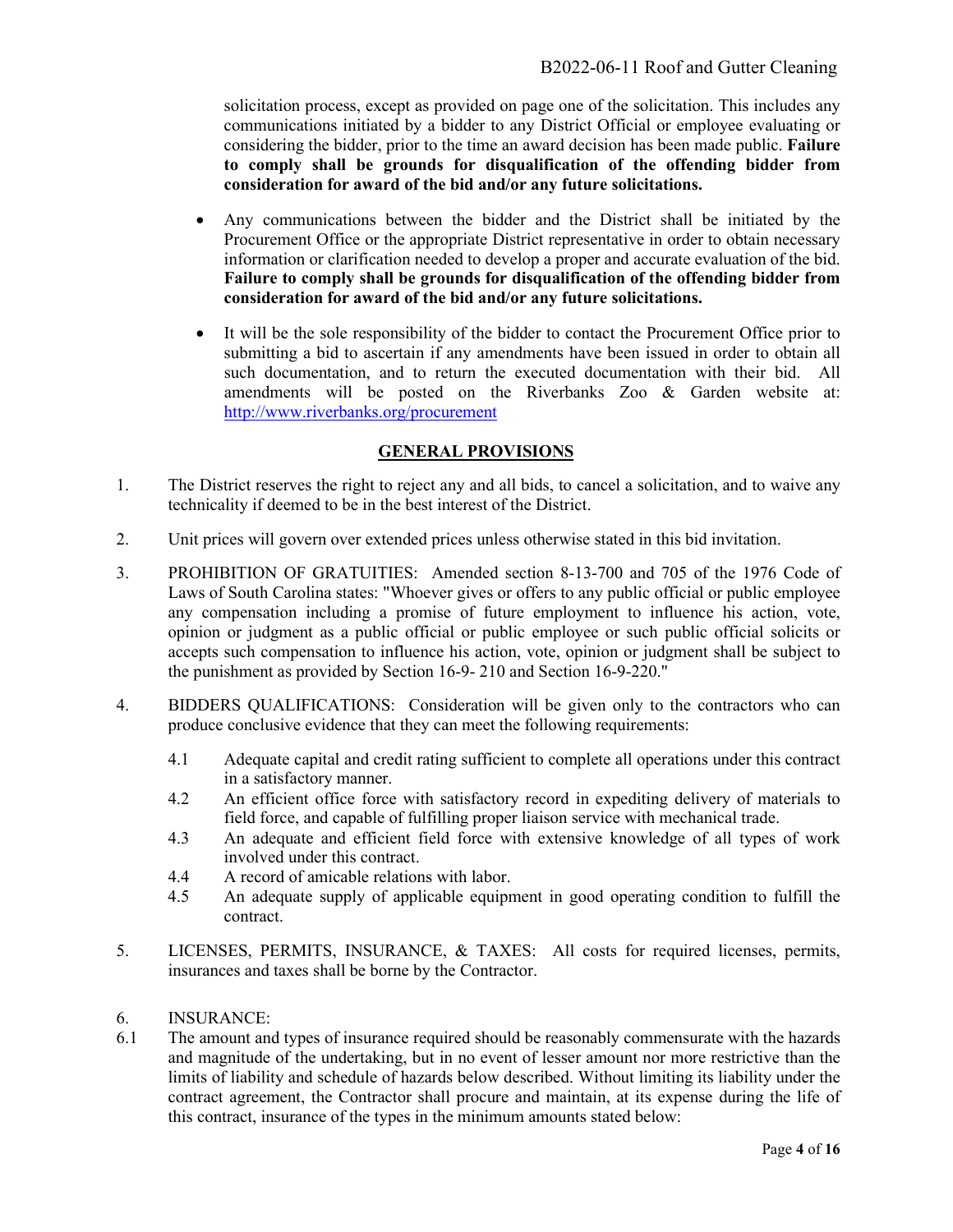## **SCHEDULE** LIMIT **WORKERS COMPENSATION** Statutory As required by the State of South Carolina. **COMPREHENSIVE GENERAL LIABILITY** Premises Operations  $$1,000,000$  Single Limit

Contractual Liability Independent Contractors Personal Injury Products - Completed Operations **AUTOMOBILE LIABILITY** All Owned, Non-Owned, and Hired \$ 100,000 Combined \$ 100,000 Combined \$ 100,000 Combined \$ 100,000 Combined \$ 100,000 Combined \$ 100,000 Combined \$ 100,000 Combined \$ 100,000 Combined \$ 100,000 Combined \$ 100,000 Combined

- 6.2 The Contractor's comprehensive general liability policy shall also include blanket contractual liability coverage or shall be endorsed to cover the liability assumed by the Contractor. Said insurance shall be written by a company or companies approved to do business in the State of South Carolina and acceptable to the District. Before commencing any work hereunder, certificates evidencing the maintenance of said insurance shall be furnished to the District. The District, its officials, employees and volunteers are to be covered as insured's as respects: liability arising out of activities performed by or on behalf of the contractor, including the insured's general supervision of the contract; products and completed operations of the contractor; premises owned, occupied or used by the Contractor; or automobiles owned, leased, hired or borrowed by the contractor. The coverage shall contain no special limitations on the scope of protection afforded the District, its officials, employees or volunteers. To accomplish this objective, the District shall be named as an additional insured under the Contractor's insurance as outlined above.
- 6.3 The contractor shall take out and maintain, during the life of this contract, the statutory Workmen's Compensation and Employer's Liability Insurance for all of his employees to be engaged in work on the project under this contract, and in case any such work is sublet, the contractor shall require the subcontractor similarly to provide Workmen's Compensation and Employer's Liability Insurance for all of the latter's employees to be engaged in such work.
- 6.4 Contractors insurance coverage shall be primary insurance as respects the District, it's officials, employees and volunteers. Any insurance or self-insurance maintained the District shall be in excess of the Contractor's insurance and shall not be required to contribute. To accomplish this objective, the following wording should be incorporated in the previously referenced additional insured endorsement:

*Other Insurance*: This insurance is primary, and our obligations are not affected by any other insurance carried by the additional insured whether primary, excess, contingent or on an other basis.

- 6.5 Each insurance required by the District shall be endorsed to state that coverage shall not be suspended, voided, canceled by either party, reduced in coverage or in limits except after thirty (30) days prior written notice by certified mail, return receipt requested, has been given to Riverbanks Zoo & Garden Procurement Office.
- 6.6 Contractor shall include all subcontractors as insured under its policies or shall furnish separate certificates and endorsements for each subcontractor. All coverage's for subcontractors shall be subject to all the requirements stated herein.
- 6.7 All certificates and endorsements must be received and approved by the District within ten (10) days after notification of award.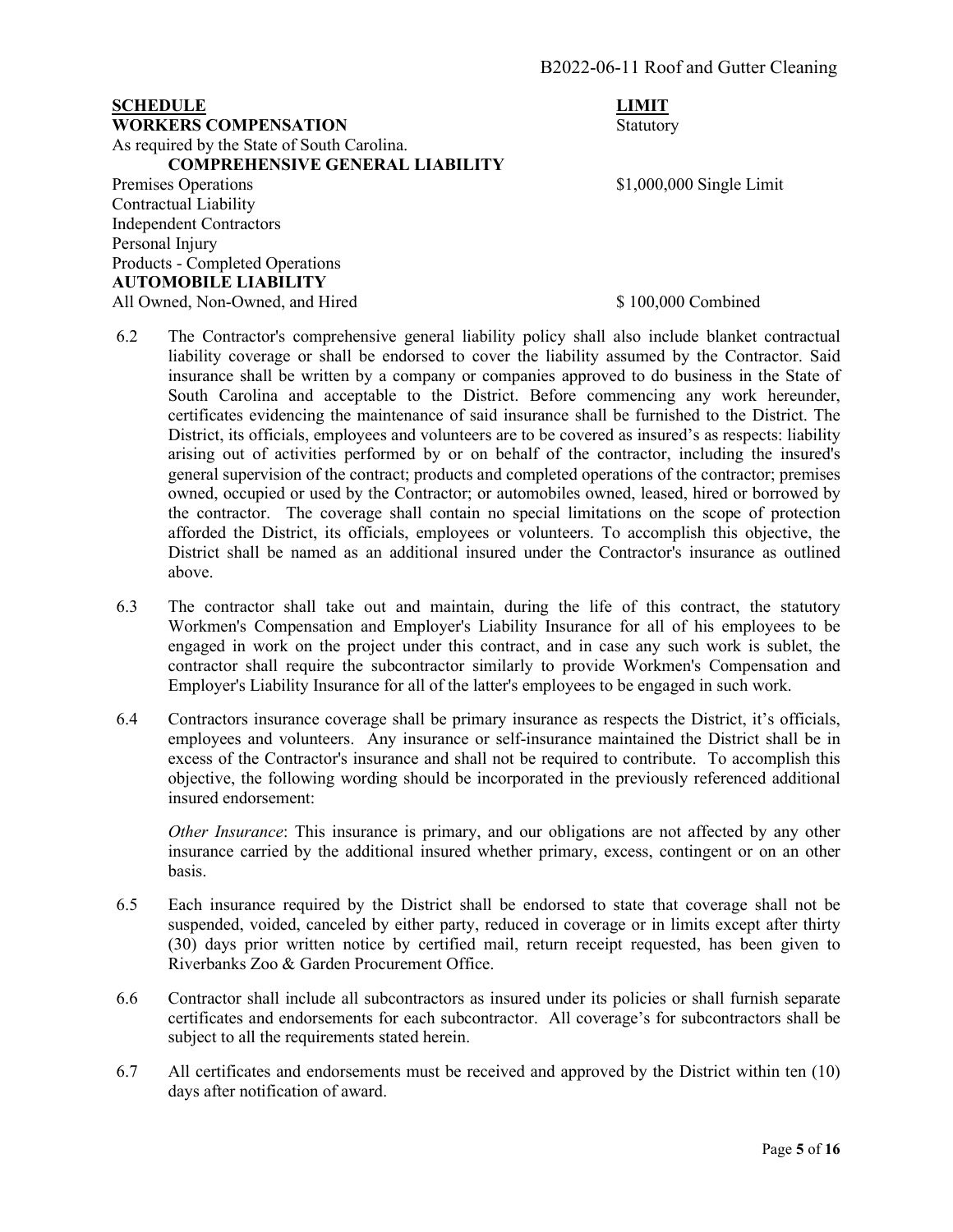- 6.8 The District, its officers and employees shall be named as an "additional insured" in the Automobile and General Liability policies and it shall be stated on the Insurance Certificate with the provision that this coverage "is primary to all other coverage the District may possess".
- 7. BIDDERS RESPONSIBILITY: Each bidder shall fully acquaint himself with conditions relating to the scope and restrictions attending the execution of the work under the conditions of this bid. It is expected that this will sometimes require on-site observation. The failure or omission of a bidder to acquaint himself with existing conditions shall in no way relieve him of any obligation with respect to this bid or to the contract.
- 8. AWARD CRITERIA: The contract shall be awarded to the lowest responsible and responsive bidder(s) whose bid meets the requirements and criteria set forth in the Invitation for Bid. The award can be made to one or a multiple of contractors; whichever is in the best interest of the District, or unless otherwise stated on bidders' schedule.

If two or more bidders are tied in price while otherwise meeting all of the required conditions, awards are determined in the following order of priority:

- 8.1 If there is a South Carolina firm tied with an out-of-state firm, the award must be made automatically to the South Carolina firm.
- 8.2 Tie bids involving South Carolina produced or manufactured products, when known, and items produced or manufactured out of the State must be resolved in favor of the South Carolina commodity.
- 8.3 Tie bids involving a business certified by the South Carolina Office of Small and Minority Business Assistance as a Minority Business Enterprise must be resolved in favor of the Minority Business Enterprise.
- 8.4 Tie bids involving South Carolina firms must be resolved in favor of the South Carolina firm located closest to the District.
- 8.5 In all other situations in which bids are tied, the award must be made to the tied bidder offering the quickest delivery time, or if the tied bidders have offered the same delivery time, the tie must be resolved by the flip of a coin witnessed by the Procurement Manager. All responding vendors must be invited to attend.
- 9. WAIVER: The District reserves the right to waive any Instruction to Bidders, General or Special Provisions, General or Special Conditions, or specifications deviation if deemed to be in the best interest of the District.
- 10. COMPETITION: This solicitation is intended to promote competition. If any language, specifications, terms and conditions, or any combination thereof restricts or limits the requirements in this solicitation to a single source, it shall be the responsibility of the interested contractor to notify the Procurement Services Office in writing within five (5) days prior to the opening date. The solicitation may or may not be changed but a review of such notification will be made prior to the award.
- 11. REJECTION: The District reserves the right to reject any bid that contains prices for individual items or services that are inconsistent or unrealistic when compared to other prices in the same or other bids or ambiguous bids which are uncertain as to terms, delivery, quantity, or compliance with specifications may be rejected or otherwise disregarded if such action is in the best interest of the District.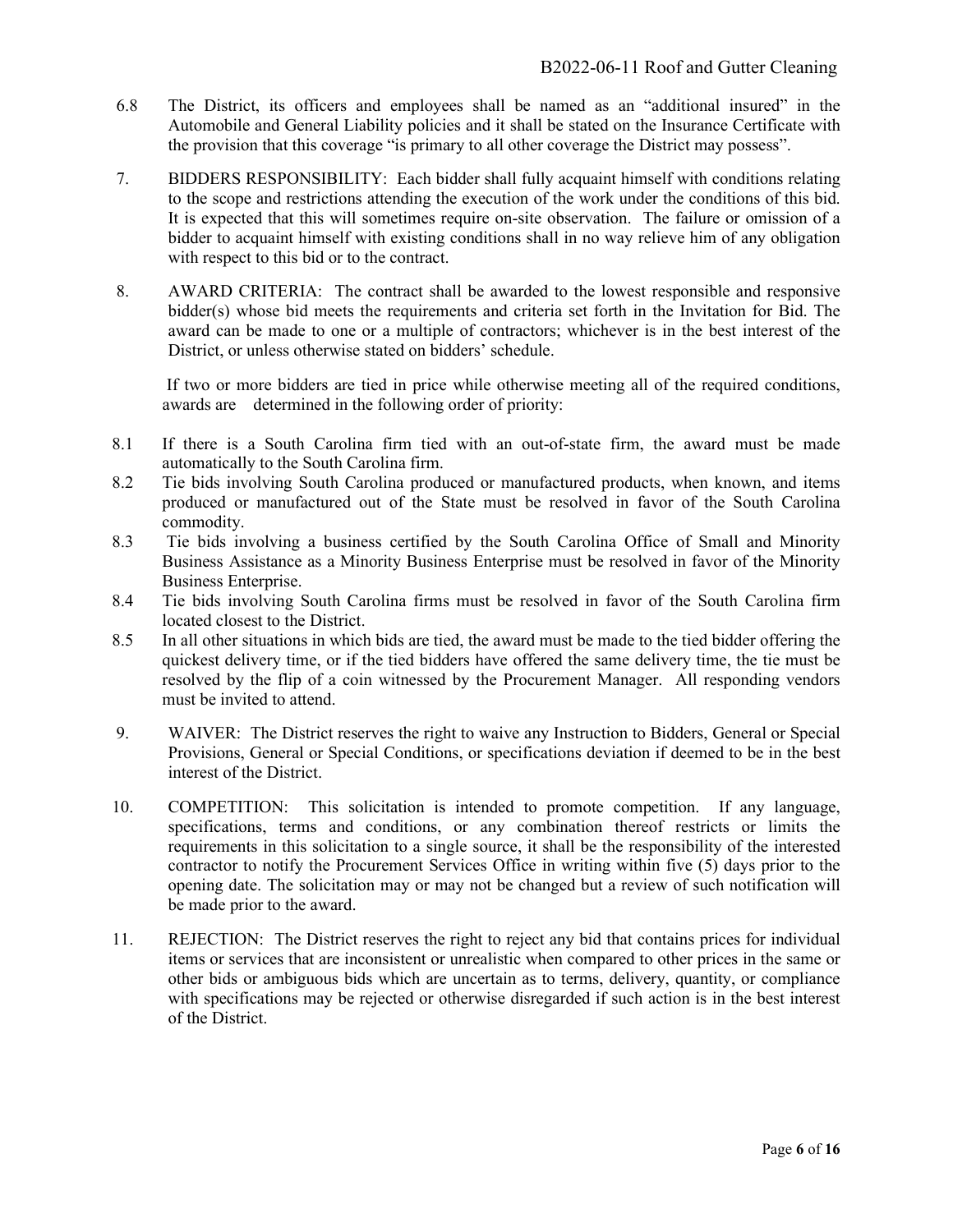#### **GENERAL CONDITIONS**

- 1. DEFAULT: In case of default by the contractor, the District reserves the right to purchase any or all items in default in the open market, charging the contractor with any excessive costs. Should such charge be assessed, no subsequent bids will be considered, or purchase orders issued to the defaulting contractor until the assessed charge has been satisfied.
- 2. NON-APPROPRIATION: Any contract entered into by the District resulting from this bid invitation shall be subject to cancellation without damages or further obligation when funds are not appropriated or otherwise made available to support continuation of performance in a subsequent fiscal period or appropriated year.
- 3. INDEMNIFICATION: The contractor agrees to indemnify and save harmless the District and all District officers, agents and employees from claims, suits, actions, damages and costs of every name and description, arising out of or resulting from the use of any materials furnished by the Contractor, provided that such liability is not attributable to negligence on the part of the District or failure of the District to use the materials in the manner outlined by the Contractor in descriptive literature or specifications submitted with the Contractor's bid.
- 4. CONTRACT ADMINISTRATION: Questions or problems arising after award of this contract shall be directed to the Procurement Manager. Copies of all correspondence concerning this contract shall be sent to, 400 Rivermont Drive, Columbia, SC 29210. All change orders must be authorized in writing by the Procurement Manager. The District shall not be bound to any change in the original contract unless approved in writing by the Procurement Manager.
- 5. PUBLICITY RELEASES: Contractor agrees not to refer to award of this contract in commercial advertising in such a manner as to state or imply that the products or services provided are endorsed or preferred by the User. The contractor shall not have the right to include the Districts name in its published list of customers without prior approval. With regard to news releases, only the name of the project and duration of contract may be used and then only with prior approval of the District. The contractor also agrees not to publish, or cite in any form, any comments or quotes from the Riverbanks Zoo & Garden Staff unless it is a direct quote from the Public Relations Officer.
- 6. QUALITY OF PRODUCT: Unless otherwise indicated in this bid it is understood and agreed that any items offered or shipped on this bid shall be new and in first class condition unless otherwise indicated herein.
- 7. S.C. LAW CLAUSE: Upon award of a contract under this bid, the person, partnership, association or corporation to whom the award is made must comply with the laws of South Carolina which require such person or entity to be authorized and/or licensed to do business with this State. Notwithstanding the fact that applicable statutes may exempt or exclude the successful bidder from requirements that it be authorized and/or licensed to do business in this State, by submission of this signed bid, the bidder agrees to subject himself to the jurisdiction and process of the courts of the State of South Carolina as to all matters and disputes arising or to arise under the contract and the performance thereof, including any questions as to the liability for taxes, licenses, or fees levied by the State.
- 8. ASSIGNMENT: No contract or its provisions may be assigned, sublet, or transferred without the written consent/Acknowledgement of the Procurement Manager.
- 9. AFFIRMATIVE ACTION: The successful bidder will take affirmative action in complying with all Federal and State requirements concerning fair employment and treatment of all employees, without regard or discrimination by reason of race, color, religion, sex, national origin or physical handicap.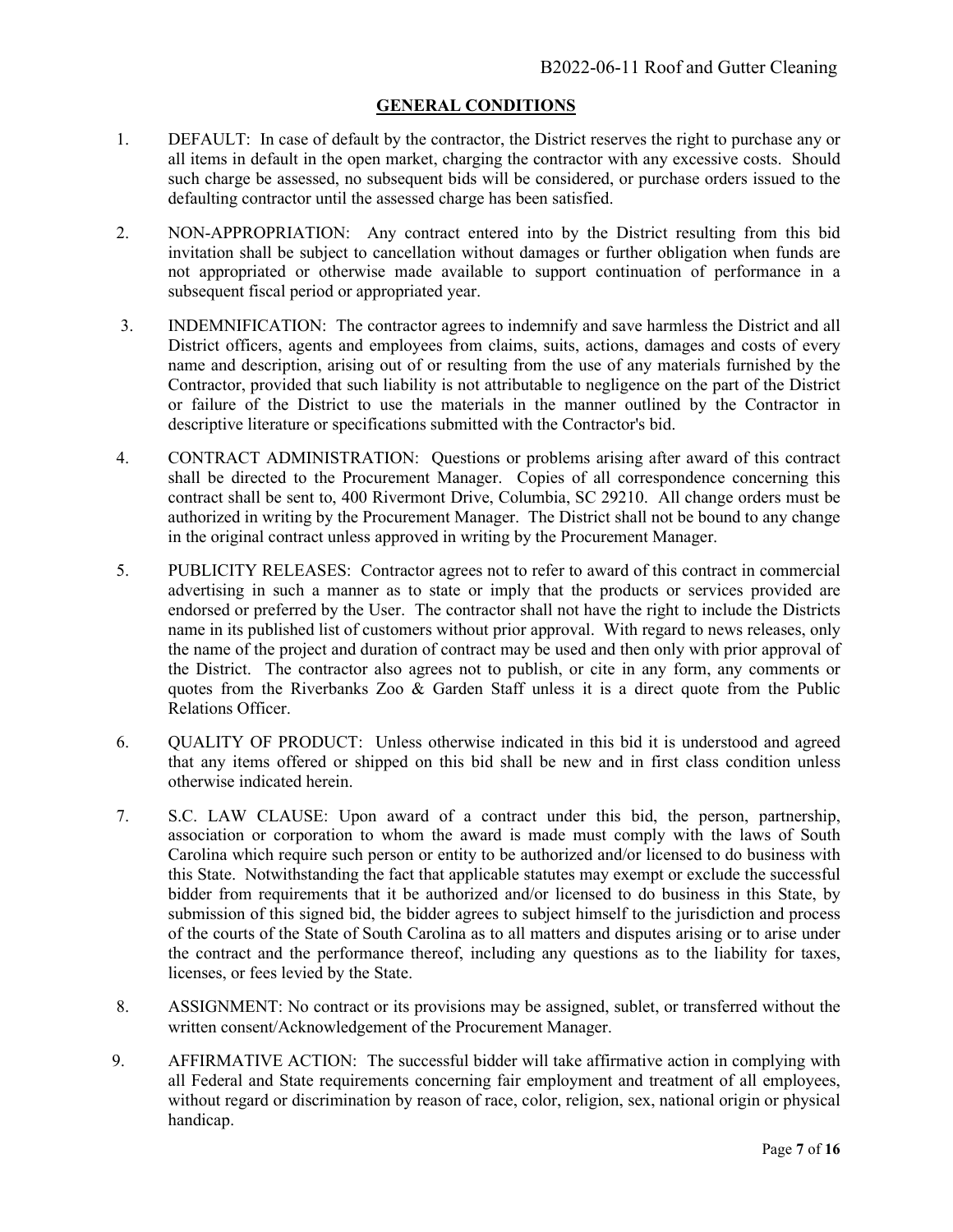- 10. BIDDING CONDITION OF PRICE: All bid prices submitted shall remain effective for a minimum period of 90 days, or until evaluation of bids is complete and award is made unless mutual consent of parties is established to extend due to unforeseen circumstances. Thereafter, the contract prices shall remain effective for the term of the contract.
- 11. 8% S.C. SALES TAX: The District shall add 8% sales tax to all orders; however lump sum bids shall include sales tax in bid price unless otherwise noted. **By submission of a signed proposal, you are certifying, under penalties of perjury that you comply with the SC Code of Laws 1976, as amended, relating to payment of any applicable taxes. This will certify to the District your compliance**.

Forms to register for all taxes administered by the South Carolina Department of Revenue may be obtained by calling the License and Registration Section at (803) 898-5872 or by writing to the South Carolina Department of Revenue, Registration Unit, Columbia, South Carolina 29214- 0140.

- 12. PAYMENT TERMS: Payment will be made within thirty (30) days after acceptance of completed order/project. Early payment discount, if available, will be calculated from date of acceptance. Application for payment shall reflect services completed through the last day of the month. **There will be no exceptions to these payment terms unless approval is obtained in writing from the Procurement Manager prior to bid opening date.**
- 13. BID REQUIREMENTS: Bid requirements on the equipment/goods/services specified are not intended to be restrictive to potential bidders, but indicate the required features for satisfactory performance. The District will determine if minor deviations from these features are acceptable.
- 14. DEVIATIONS FROM SPECIFICATIONS: Any deviation from specifications indicated herein must be clearly pointed out; otherwise, it will be considered that items offered are in strict compliance with these specifications, and successful bidder will be held responsible therefore. Deviations must be explained in detail on separate attached sheet(s). The listing of deviations, if any, is required but will not be construed as waiving any requirements of the specifications. Deviations found in the evaluation of the bid and not listed may be cause for rejection. Bidders offering substitute or equal items must provide information sufficient enough to determine acceptability of item offered.
- 15. CONTRACT: This bid, contract and submitted documents, when properly accepted by the District along with a written purchase order, shall constitute a contract equally binding between the successful offeror, and the District. No different or additional terms will become a part of this contract with the exception of a Change Order.
- 16. CHANGE ORDERS: No oral statement of any person shall modify or otherwise change, or affect the terms, conditions or specifications stated in the resulting contract. All change orders to the contract will be made in writing by the Procurement Manager.
- 17. AMENDMENTS: All amendments to and interpretations of this solicitation shall be in writing and issued by the Procurement Manager. The District shall not be legally bound by any Amendment or interpretation that is not in writing.
- 18. BID EVALUATION: Bids received will be evaluated by the Procurement Manager. However, based on bid total, final decision for bid award may rest with the Richland-Lexington Riverbanks Park Commission.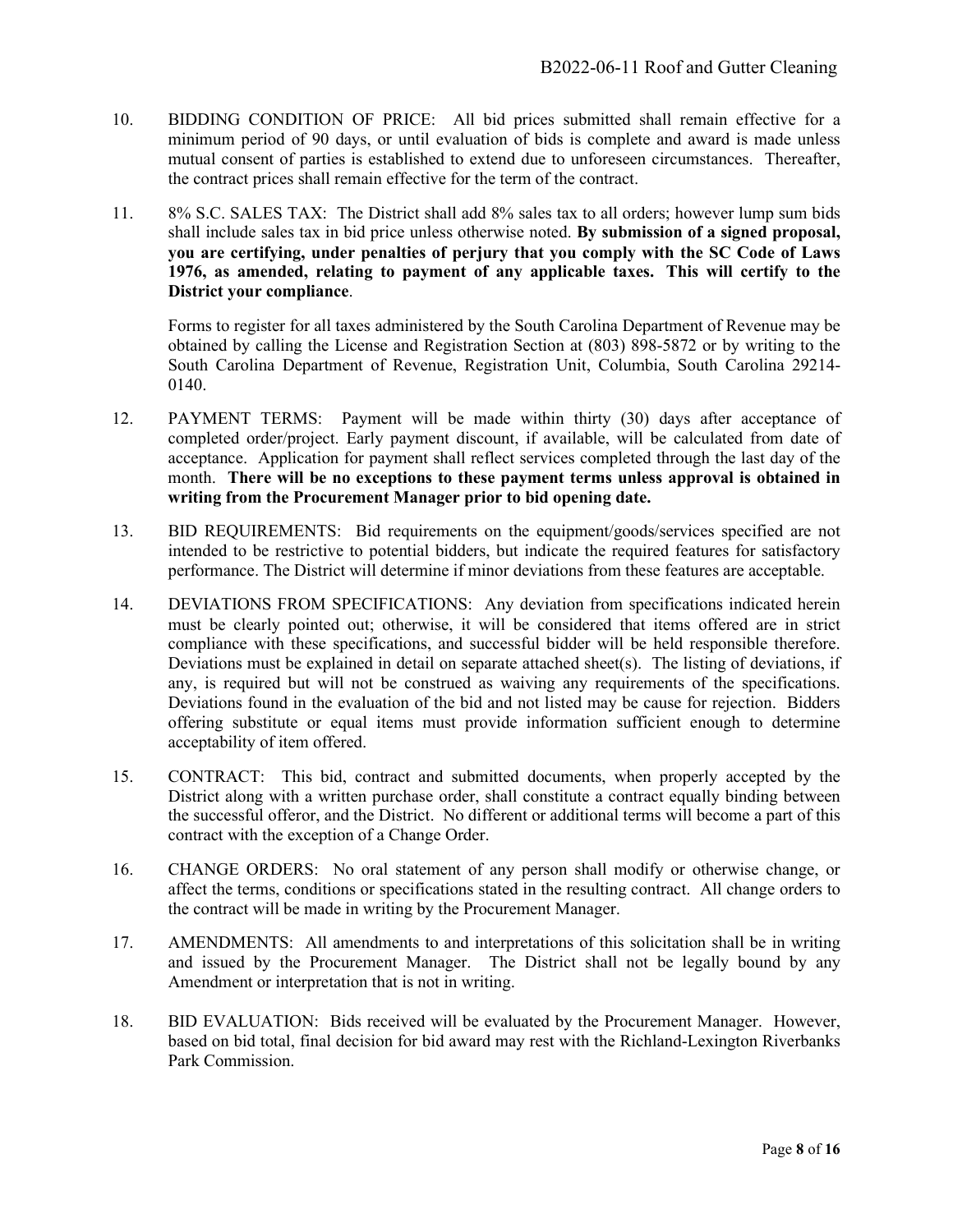Factors to be considered during the evaluation process include, but are not limited to:

- 18.1 Cost.
- 18.2 Reputation and dependability of the contractor
- 18.3 Past performance
- 19. ARBITRATION: Under no circumstances and with no exception will the District act as arbitrator between the Contractor.
- 20. SHIPPING: All deliveries shall be shipped F.O.B. point Destination-freight prepaid, the seller pays and bears all freight charges; collect shipments will not be accepted. It is agreed by the parties hereto that delivery by the contractor to the common carrier does not constitute delivery to the District. Any claim for loss or damage shall be between the contractor and the carrier.
- 21. "OR APPROVED EQUAL": Certain processes, types of equipment or kinds of material are described in the specifications and/or on the drawings by means of trade/brand names and catalog numbers. In each instance where this occurs, it is understood and inferred that such description is followed by the words "or approved equal". Such method of description is intended merely as a means of establishing a standard of comparability. However, the Owner reserves the right to select the items, which, in the judgment of the Owner, are best suited to the needs of the Owner, based on price, quality, service, availability, standardization and other relative factors. Bidders should indicate brand name, model, model number, size, type, weight, color, etc., of the item bid, if not exactly the same as the item specified. Vendor's stock number or catalog number is not sufficient to meet this requirement. If any bidder desires to furnish an item different from the specifications, vendor should submit along with the bid, the information, data, pictures, designs, cuts, etc., of the material they plan to furnish so as to enable the Owner to compare the material specified; and, such material shall be given due consideration. The Owner reserves the right to insist upon, and receive items as specified if the submitted items do not meet the Owner's standards for acceptance.
- 22. ALTERNATE BIDS: Bidders wishing to submit an alternate for consideration that does not meet the District's specifications (or approved deviations), must submit their proposal as an alternate bid. **This must be properly marked on both the sealed envelope and the Bidder's Schedule and submitted separately from any other bid. Failure to comply shall be grounds for being deemed non-responsive.**
- 23. DRUG-FREE WORKPLACE: By submittal of this bid, you are certifying that you will comply with Title 44, Code of Laws of South Carolina, 1976, Section 44-107-30.
- 24. ILLEGAL IMMIGRATION & PUBLIC CONTRACTS: In accordance with the South Carolina Illegal Immigration Reform Act, [2008, Act No. 280.](http://www.scstatehouse.net/sess117_2007-2008/bills/4400.htm) Section 3 of this Act added to [Chapter 14 to](http://www.scstatehouse.net/code/t08c014.htm)  [Title 8](http://www.scstatehouse.net/code/t08c014.htm) of the South Carolina Code of Laws prohibits covered persons from entering into covered contracts unless the contractor agrees either (a) to verify all new employees through the federal work authorization program [and requires the same from subcontractors and sub-subcontractors] or (b) to employ only qualifying workers. Effectively, the Act also requires contractors to agree to provide any documentation required to establish either (a) that the Act does or does not apply to the contractor, subcontractor, or sub-subcontractor; or (b) that the contractor, and any subcontractor or sub-subcontractor, are in compliance with Section 3 of the Act."
- 25. NO CONTACT POLICY: After the date and time established for receipt of proposals by the District, any contact initiated by any offeror with any District representative, other than the Purchasing Department representative listed herein, concerning this solicitation is prohibited. Any such unauthorized contact may cause the disqualification of the offeror from this procurement transaction.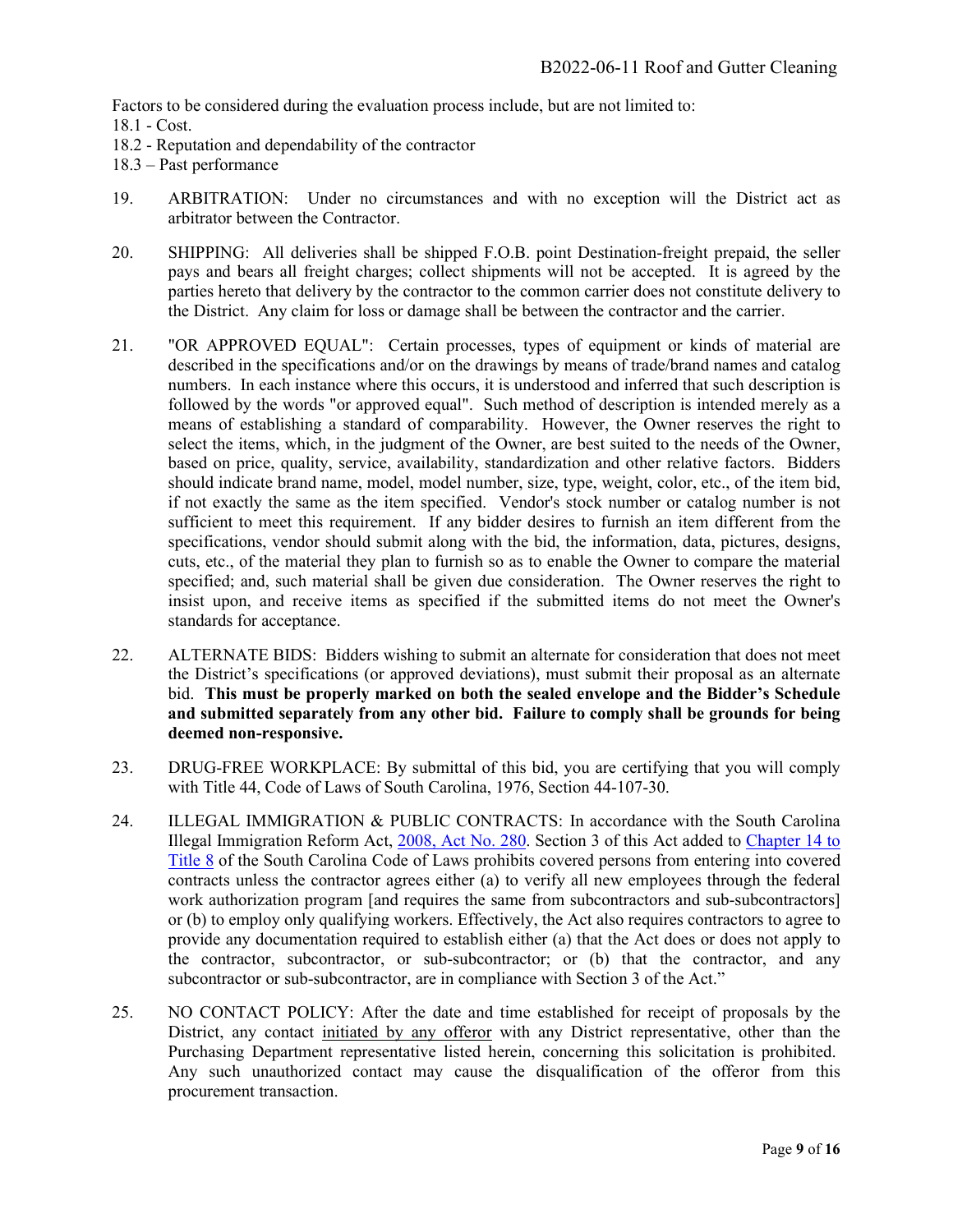- 26. TERMINATION: Subject to the provisions below, the contract may be terminated for any reason by the District providing a 30 day advance notice in writing is given to the contractor.
	- 26.1 Termination for Cause: Termination by the District for cause, default or negligence on the part of the contractor shall be excluded from the foregoing provisions, termination costs, if any, shall not apply. The thirty (30) days advance written notice requirement is waived and the default provision in this bid shall apply; see General Conditions.
	- 26.2 Termination for Convenience: The District, by written notice, may terminate this contract in whole or in part, when it is in the best interest of the District.
	- 26.3 Termination requirement does not apply if contract is to terminate at the end of an established contract term.
	- 26.4 Termination for Nonappropriations: If the District fails to appropriate or authorize the expenditure of sufficient funds to provide the continuation of this contract, or if a lawful order issued in or for any fiscal year during the term of the contract reduces the funds appropriated or authorized in such amount as to preclude making the payments set out therein, the contract shall terminate on the date said funds are no longer available without any termination charges or other liability incurring to the District. Any termination for non-appropriations shall not prohibit the District from obtaining services from another source or in another manner, which is in the best interest of the District.

### **SCOPE OF WORK**

#### **INTENT:**

Riverbanks Zoo and Garden is seeking a company to do all necessary cleaning to the roofs and gutters of the buildings throughout the Zoo. See Exhibit A for buildings, work to be performed, and frequency. The initial term of the contract will be two (2) years, with the option to extend for three (3), one (1) year periods. The contractor should have all materials in hand prior to starting so no delays are due to material availability. Any delays must be reported to the Project Manager immediately. Work hours can be adjusted to allow for certain portions of the work to be scheduled prior to or after Zoo operating hours. Normal work hours are 8:00 am till 5:00 pm. Est.

#### **REQUIREMENTS:**

- Bidders shall refrain from direct or indirect communications promoting their qualifications for this Project to the District or any member of the Lexington-Richland Riverbanks Park Commission, other than through the formal submittal process established by this Invitation for Bid (IFB). Failure to comply with submittal requirements may cause the submittal to be removed from further consideration.
- The selected contractor must hold the required license(s) for work to be performed.
- Contractor must be bondable, a certified contractor and have personnel on site who hold the necessary OSHA required certifications to safely perform the work.
- The contractor should submit as a part of the bid package the safety program to be used on this site to ensure workplace safety.
- The contractor must have an Experience Modifier Rate (EMR) of less than one (1).
- Contractor's site superintendent shall coordinate all activities with Zoo Project Manager to ensure the Zoo has enough notice to secure animals that have access to the exhibit.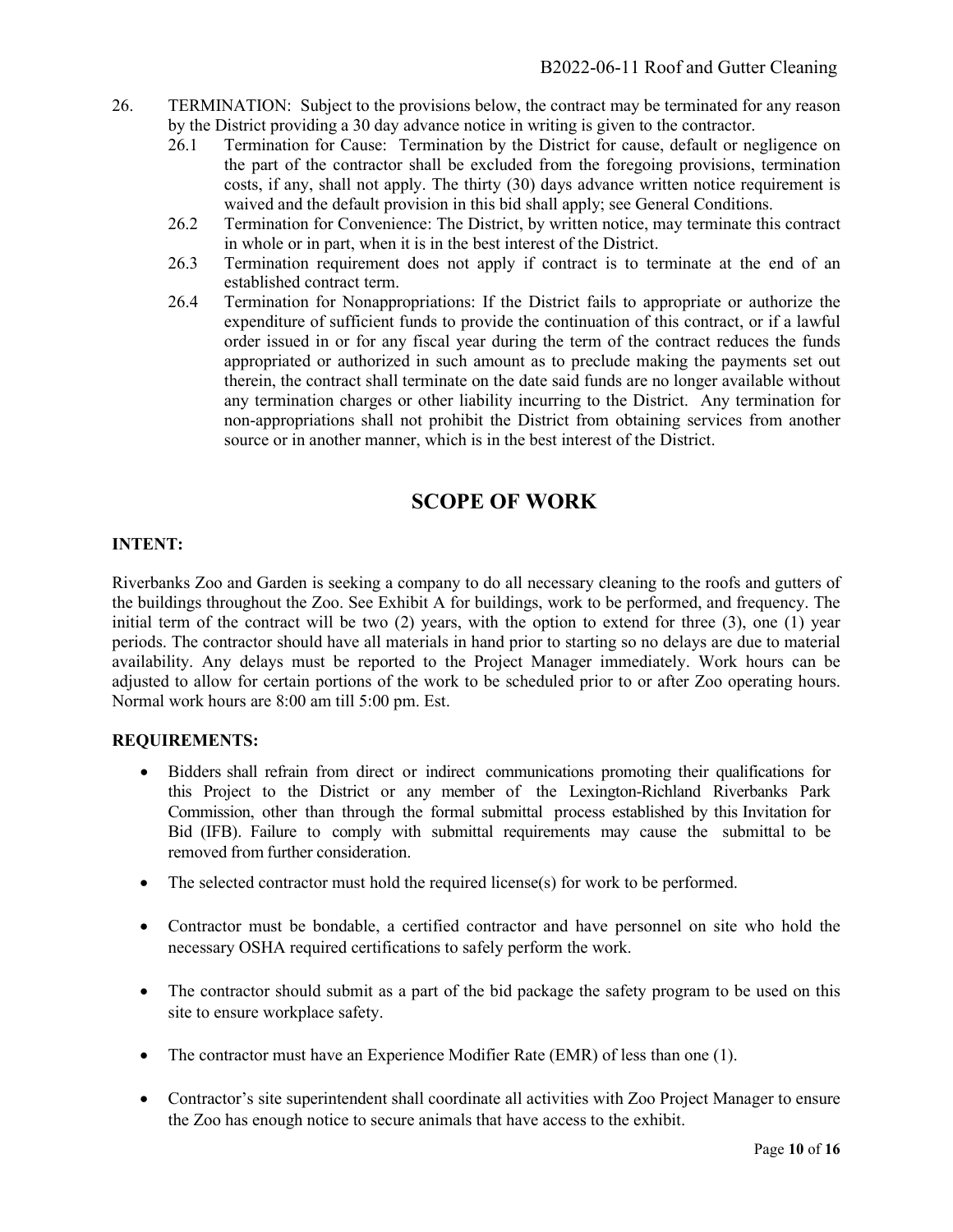- All deliveries must be made before 9:00 AM or after 5:00 PM est.
- Riverbanks Zoo and Garden is a smoke free facility.

#### **CONSIDERATIONS:**

• The area around these buildings will be open to the staff and general public so deliveries, work practices, application processes, and behavior of staff will be closely monitored by the Project Manager to ensure the quality of the staff and guest environment.

#### **OBLIGATION:**

• Riverbanks Zoo and Garden makes no guarantees as to the correctness of the information and materials identified in this specification. It shall be the contractor's responsibility to ascertain the full extent of this job.

#### **REGULATIONS AND STANDARDS:**

- The work shall comply with all laws, ordinances and regulations of all legally constituted authorities having jurisdiction over any part of this work, County and State level. These requirements supplement the specifications and shall take precedence in case of conflict.
- All work shall be performed and completed in a thoroughly workmanlike and professional manner in accordance with best modern practices, regardless of any omissions from the attached specifications and/or drawings. All material and equipment shall be new and shall comply with the applicable standard in every case where such a standard has been established for the particular type of material in question.
- Safety Department to review confined space and fall protection plans specific to this project as requested. The Zoo Project Manager to final approve all aspects of the project including changes and payments.
- The Bidder shall supply for review, all SCOSHA written programs as applicable to include, but not limited to, the following OSHA standards; Walking-Working Surfaces (Fall Protection), Control of Hazardous Energy (Lockout/Tagout), Personal Protective Equipment and Permit-required Confined Spaces.

#### **SITE CLEAN UP:**

- The contractor shall keep the job site clean and free from an accumulation of debris or materials during the project. At the completion of the work, the entire facility and premises shall be left clean.
- The contractor shall remove from the premises all accumulations of trash and other materials, which are not to be used in the project, daily.

#### **CONTRACTOR'S CARE:**

• Contractor shall exercise due care in protecting all trees, property, and surrounding property. Contractor will be responsible for any damage and will be required to restore any damage. If the Contractor fails or refuses to repair any damage promptly, the Project Manager may have the necessary work performed and charge the cost thereof to the contractor.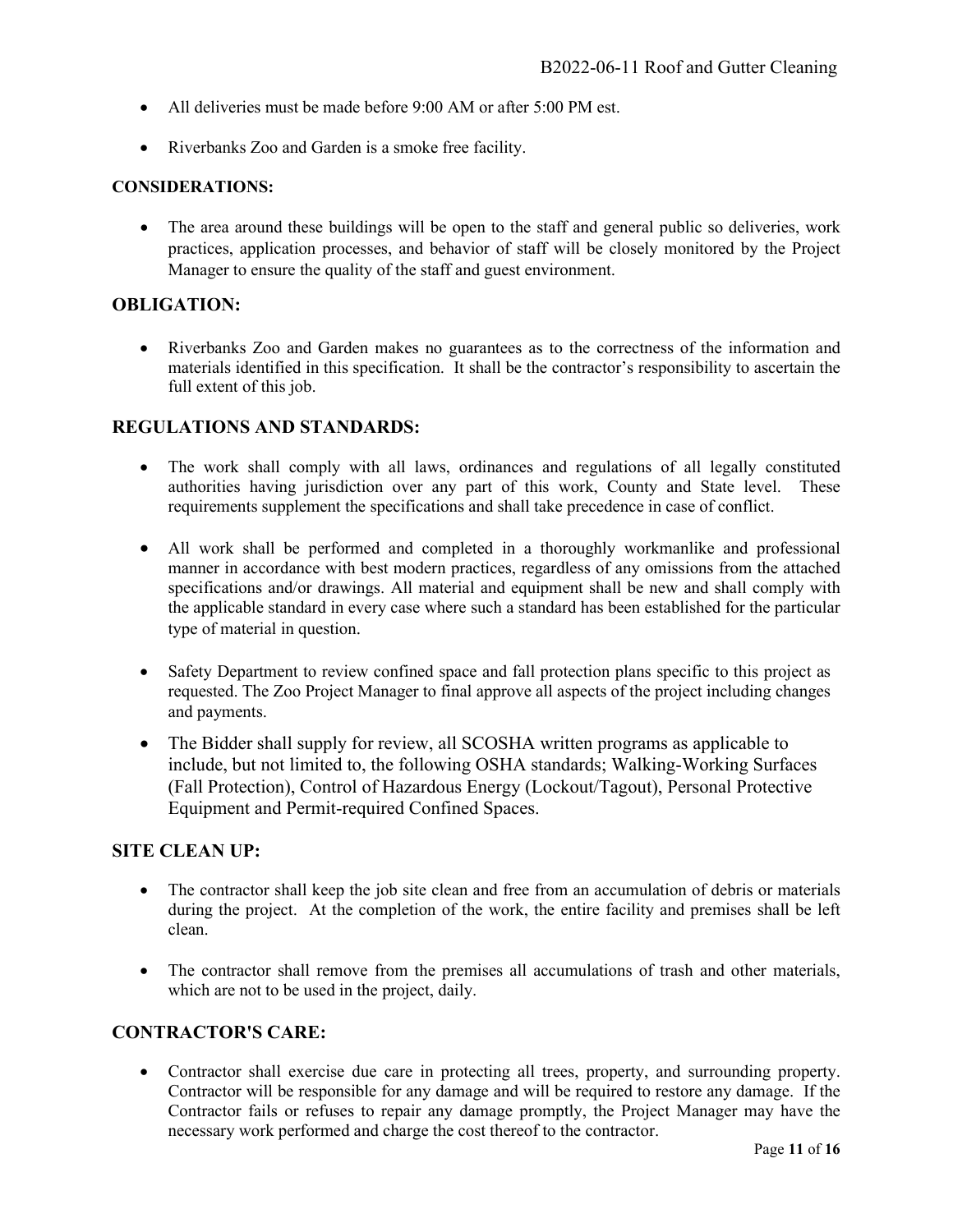#### **FINAL INSPECTION:**

• At the completion of the contract work, a representative of Riverbanks Zoo and Garden shall accompany the contractor on an inspection of the work. All defects found in the work will be corrected before final payment will be authorized.

#### **BIDS MUST INCLUDE**

- Solicitation name and number clearly marked on the outside of the envelope
- One hard copy and one digital (i.e. thumb drive)
- An anticipated construction schedule from award date to completion
- A written introduction summarizing your company's background, resources, and relevant experience.
- Bid bond (if required)
- Three examples of past or current projects and the timelines under which they were completed including bid price and final project cost
- Three references from past projects
- Subcontractor list for this project
- MBE/DBE/WBE Cultivation Plan- The owner is committed to cultivating MBE/DBE/WBE involvement in all aspects of owner's operations. Explain how your firm will cultivate MBE/DBE/WBE participation in the Roof Replacement Project.
- A single point of contact name, title, phone and email address must be included.

#### **HOURS OF OPERATION:**

Riverbanks Zoo and Garden is open Monday through Sunday from 9:00 am to 5:00 pm and closed on Thanksgiving and Christmas Days.

#### **DISPOSAL OF WASTE:**

• The Contractor will ensure proper handling and disposal of materials removed from the containers to prevent discharges of pollutants to surface waters or groundwater.

#### **NATIONAL POLLUTION DISCHARGE ELIMINATION SYSTEM (NPDES) REQUIREMENT:**

• Contractor shall comply with current and future requirements of the City of Columbia, City of West Columbia and State of South Carolina's NPDES permits (if any) as it may be amended from time to time.

# **INTENTIONALLY LEFT BLANK**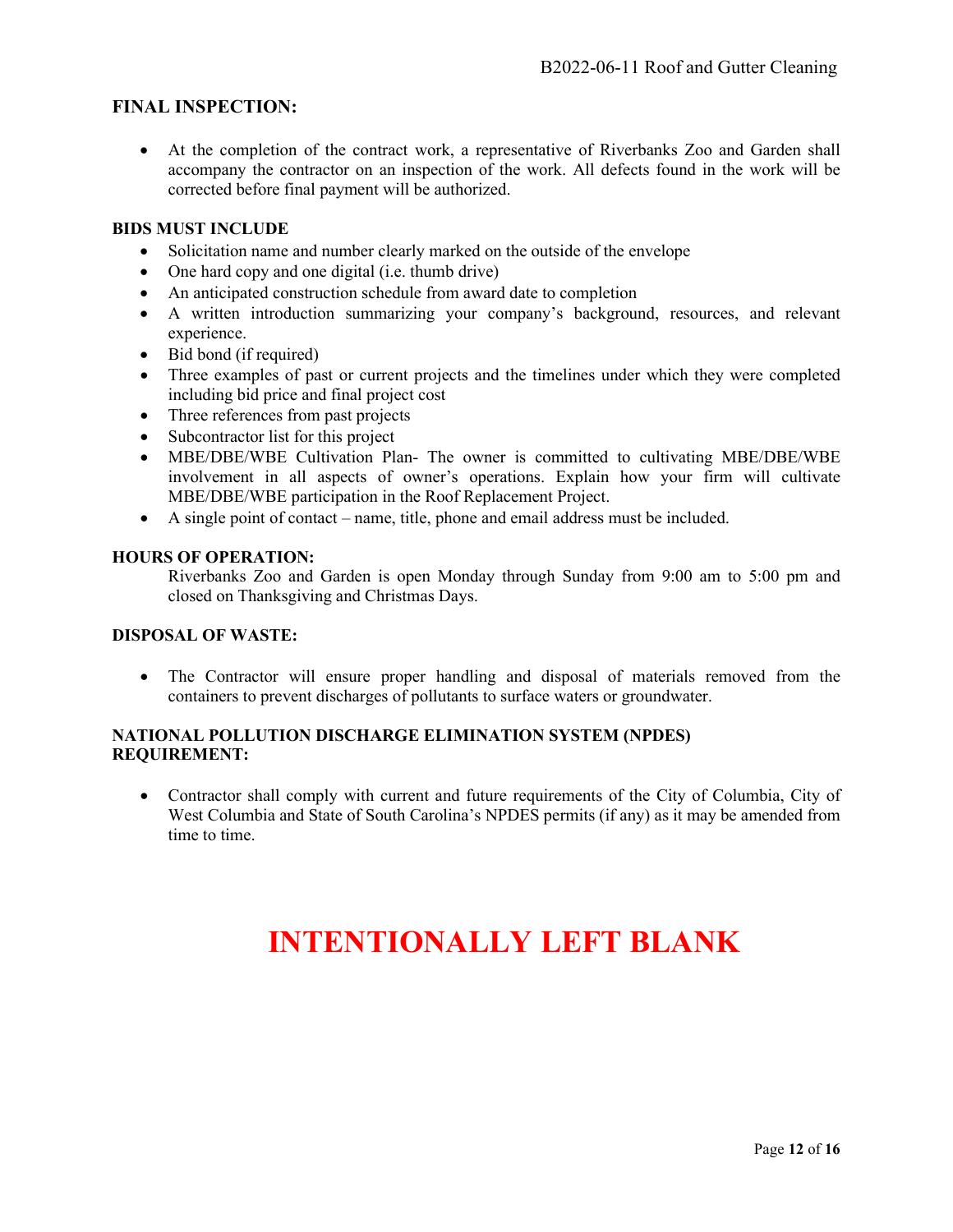

#### **Procurement Services**

400 Rivermont Drive, Columbia, SC 29210 Phone: 803-602-0831 Fax: 803-771-8722

### **BIDDERS SCHEDULE**

#### **BID NUMBER: B2022-06-11 DATE: 06/22/2021**

#### **OPENING DATE AND TIME: July 8, 2022, 10:00 AM (EST)**

| <b>OPENING LOCATION:</b> | Riverbanks Zoo & Garden<br><b>Procurement Services</b><br>400 Rivermont Drive<br>Columbia, SC 29210                                                                                                                                                                                                                                                                         |
|--------------------------|-----------------------------------------------------------------------------------------------------------------------------------------------------------------------------------------------------------------------------------------------------------------------------------------------------------------------------------------------------------------------------|
| <b>PROCUREMENT:</b>      | Under a term fixed price contract provide all materials, equipment,<br>and labor for the Roof and Gutter Cleaning in accordance with the<br>specifications, conditions, and provisions as applicable to this<br>solicitation. All prices are to include all applicable transportation,<br>recycle and disposal costs. Submit one (1) hard copy and one (1)<br>digital copy. |

**Delivery Requirements:** None

| <b>ITEM</b>   | <b>QTY</b> | <b>DESCRIPTION</b>         | <b>PRICE</b> |
|---------------|------------|----------------------------|--------------|
| <b>NUMBER</b> | U/I        | <b>MFG/MDL/STK#</b>        |              |
|               |            |                            |              |
| #1:           | EA         | <b>Guest Services</b>      |              |
| #2:           | EA         | <b>Restroom Entrance</b>   |              |
| #3:           | EA         | <b>Gift Shop</b>           |              |
| #4            | EA         | <b>LSS</b>                 |              |
| #5            | EA         | <b>Tuskers</b>             |              |
| #6            | EA         | <b>Carousel</b>            |              |
| #7            | EA         | <b>Carousel Plaza RR's</b> |              |
| #8            | EA         | Administration             |              |
| #9            | EA         | Hospital                   |              |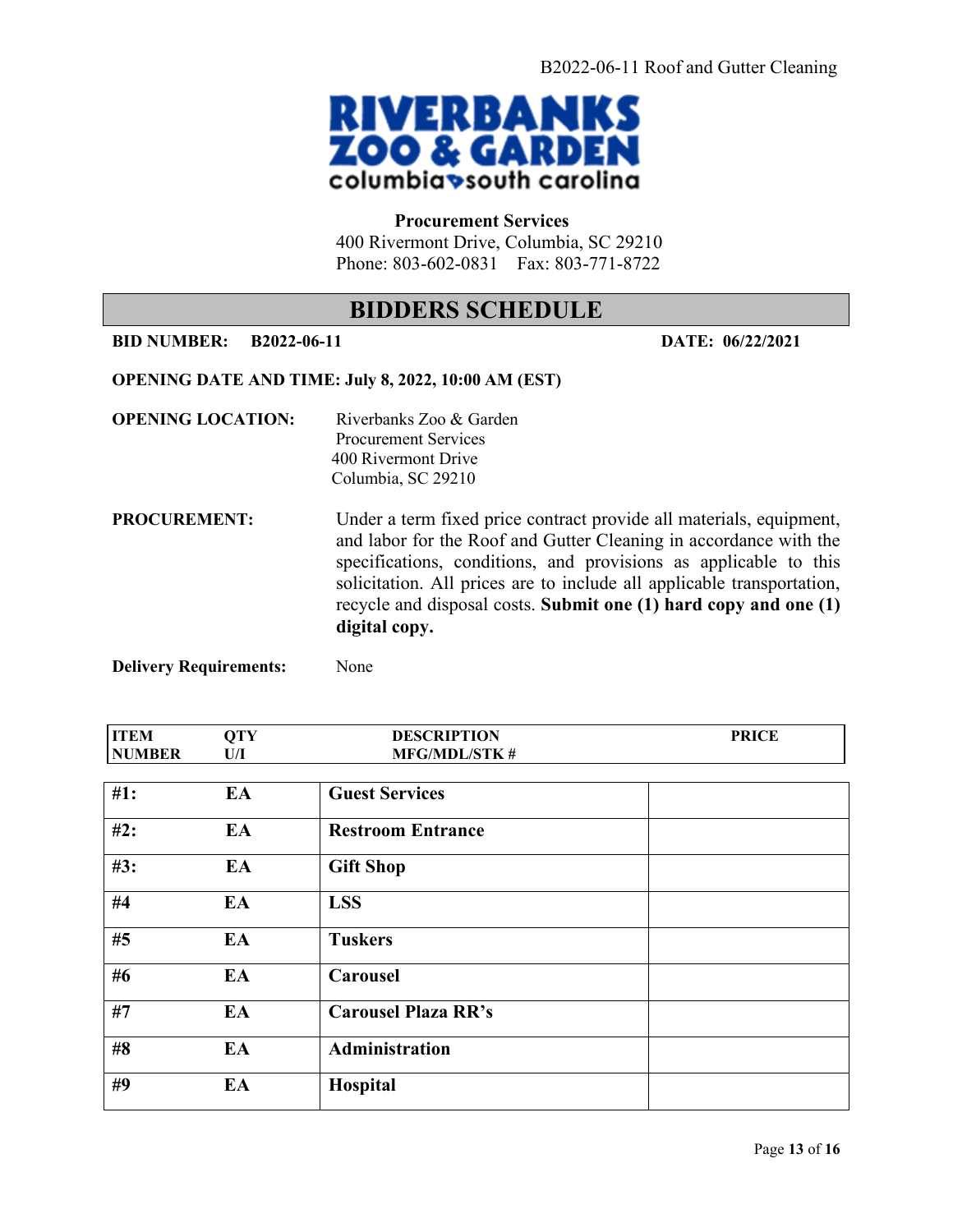| #10: | EA | <b>Discovery Center</b> |
|------|----|-------------------------|
| #11: | EA | <b>Rhino Pavilion</b>   |
| #12: | EA | <b>Sea Lion</b>         |
| #13: | EA | Komodo                  |
| #14: | EA | <b>Train Tunnel</b>     |
| #15: | EA | Koala                   |
| #16: | EA | <b>Restroom One</b>     |
| #17: | EA | <b>Restroom Two</b>     |
| #18: | EA | <b>Farm Classroom</b>   |
| #19: | EA | Safari Camp             |
| #20: | EA | Gorilla                 |
| #21: | EA | <b>Bird Center</b>      |
| #22: | EA | <b>Aquarium</b>         |

COMPANY: \_\_\_\_\_\_\_\_\_\_\_\_\_\_\_\_\_\_\_\_\_\_\_\_\_\_\_\_\_\_\_\_\_\_\_\_\_\_\_\_\_\_\_\_\_\_\_\_

AUTHORIZED SIGNATURE: \_\_\_\_\_\_\_\_\_\_\_\_\_\_\_\_\_\_\_\_\_\_\_\_\_\_\_\_\_\_\_\_\_\_

## **INTENTIONALLY LEFT BLANK**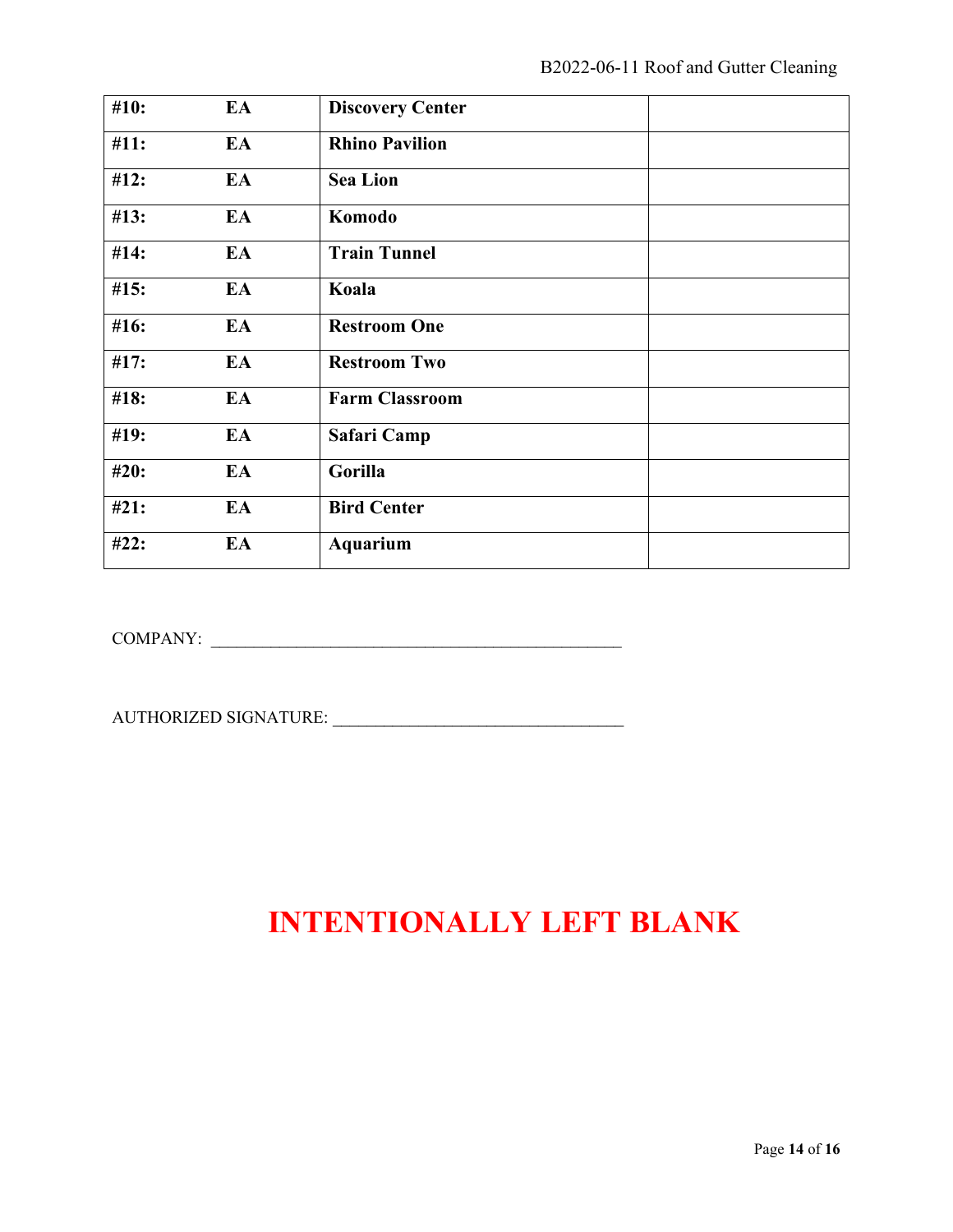| The attached Certificate of Familiarity must be returned with bid.                                                                                                                                                                                                                                                                                                                                                                                                                                                                                                                                                                                                                                                                                                           |                                |  |  |  |
|------------------------------------------------------------------------------------------------------------------------------------------------------------------------------------------------------------------------------------------------------------------------------------------------------------------------------------------------------------------------------------------------------------------------------------------------------------------------------------------------------------------------------------------------------------------------------------------------------------------------------------------------------------------------------------------------------------------------------------------------------------------------------|--------------------------------|--|--|--|
| <b>SOLICITATION NUMBER: B2022-06-11</b><br><b>DATE: June 22, 2022</b>                                                                                                                                                                                                                                                                                                                                                                                                                                                                                                                                                                                                                                                                                                        |                                |  |  |  |
| <b>CERTIFICATE OF FAMILIARITY</b>                                                                                                                                                                                                                                                                                                                                                                                                                                                                                                                                                                                                                                                                                                                                            |                                |  |  |  |
| The undersigned, having fully familiarized himself with the information contained within this<br>entire solicitation and applicable amendments, submits the attached bid and other applicable<br>information to the District, which I verify to be true and correct to the best of my knowledge. I<br>certify that this bid is made without prior understanding, agreement, or connection with any<br>corporation, firm or person submitting a bid for the same materials, supplies or equipment, and is<br>in all respects, fair and without collusion or fraud. I agree to abide by all conditions of this bid<br>and certify that I am authorized to sign this bid. I further certify that this bid is good for a period<br>of ninety (90) days, unless otherwise stated. |                                |  |  |  |
| Company Name as registered<br>with the IRS                                                                                                                                                                                                                                                                                                                                                                                                                                                                                                                                                                                                                                                                                                                                   | <b>Authorized Signature</b>    |  |  |  |
| Correspondence Address                                                                                                                                                                                                                                                                                                                                                                                                                                                                                                                                                                                                                                                                                                                                                       | <b>Printed Name</b>            |  |  |  |
| City, State, Zip                                                                                                                                                                                                                                                                                                                                                                                                                                                                                                                                                                                                                                                                                                                                                             | Title                          |  |  |  |
| Date                                                                                                                                                                                                                                                                                                                                                                                                                                                                                                                                                                                                                                                                                                                                                                         | Telephone Number<br>Fax Number |  |  |  |
| <b>Remittance Address</b>                                                                                                                                                                                                                                                                                                                                                                                                                                                                                                                                                                                                                                                                                                                                                    | E-mail Address (PLEASE PRINT)  |  |  |  |
| City, State, Zip                                                                                                                                                                                                                                                                                                                                                                                                                                                                                                                                                                                                                                                                                                                                                             |                                |  |  |  |
| Telephone Number                                                                                                                                                                                                                                                                                                                                                                                                                                                                                                                                                                                                                                                                                                                                                             | Toll-Free Number if available  |  |  |  |
| Federal Tax ID Number                                                                                                                                                                                                                                                                                                                                                                                                                                                                                                                                                                                                                                                                                                                                                        | SC Sales and Use Tax Number    |  |  |  |

## **INTENTIONALLY LEFT BLANK**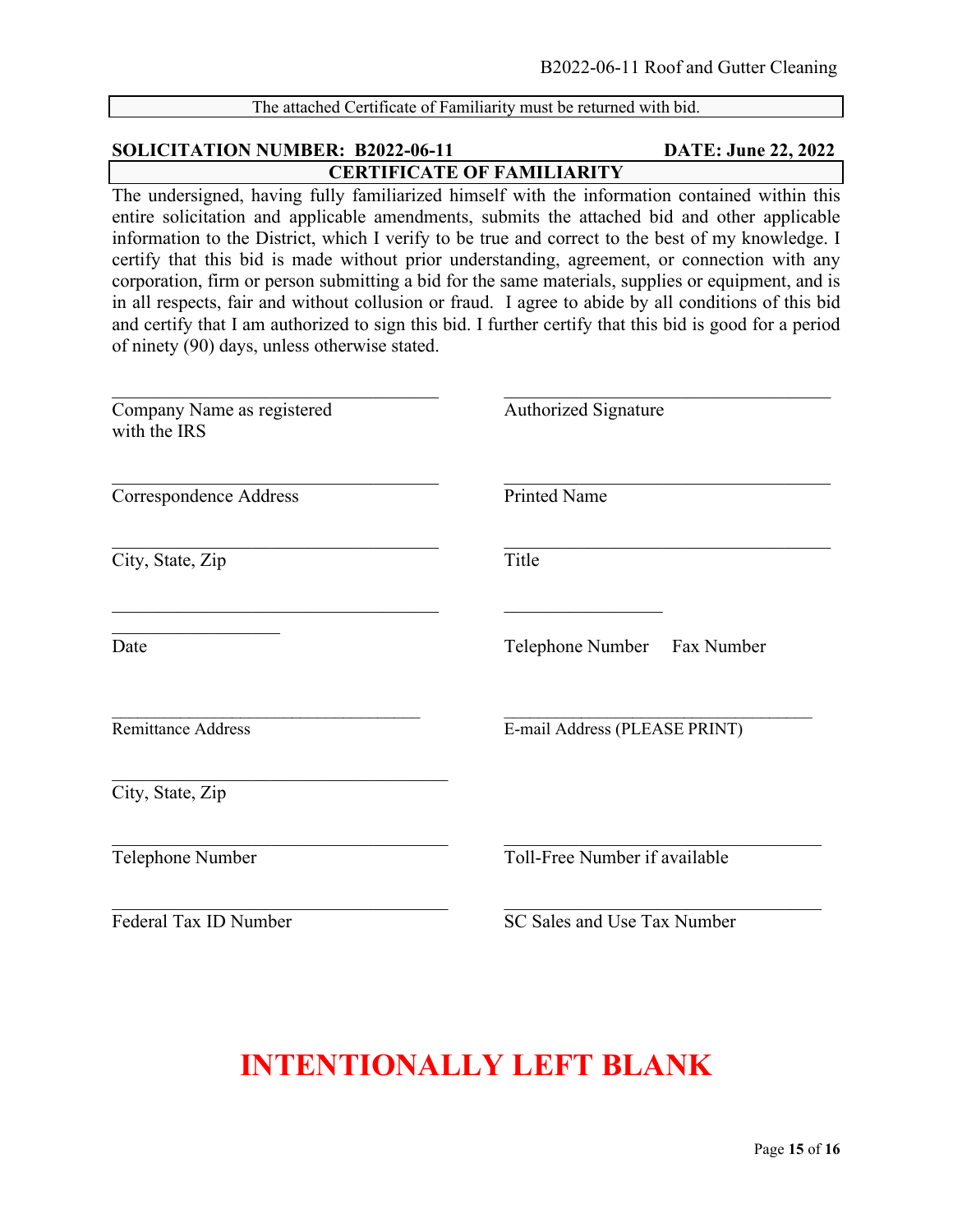### **Richland-Lexington Riverbanks Park District**

#### **B2022-06-11 Roof and Gutter Cleaning**

#### **LIST OF REFERENCES**

*Please list four (4) references that your company has recently or currently provided similar products and/or services for.* 

| Company Name          | Company Name                                                                                                         |
|-----------------------|----------------------------------------------------------------------------------------------------------------------|
| Representative        | Representative                                                                                                       |
| Address               | Address                                                                                                              |
| City, State, Zip Code | City, State, Zip Code                                                                                                |
| Telephone # $/$ Fax # | Telephone # $/$ Fax #                                                                                                |
| E-Mail Address        | E-Mail Address                                                                                                       |
| Company Name          | Company Name                                                                                                         |
| Representative        | Representative                                                                                                       |
| <b>Address</b>        | <b>Address</b>                                                                                                       |
| City, State, Zip Code | City, State, Zip Code                                                                                                |
| Telephone # $/$ Fax # | Telephone # $/$ Fax #                                                                                                |
| E-Mail Address        | E-Mail Address                                                                                                       |
| COMPANY:              |                                                                                                                      |
| AUTHORIZED SIGNATURE: | <u> 2008 - Jan Barbarat, martin da basar da basar da basar da basar da basar da basar da basar da basar da basar</u> |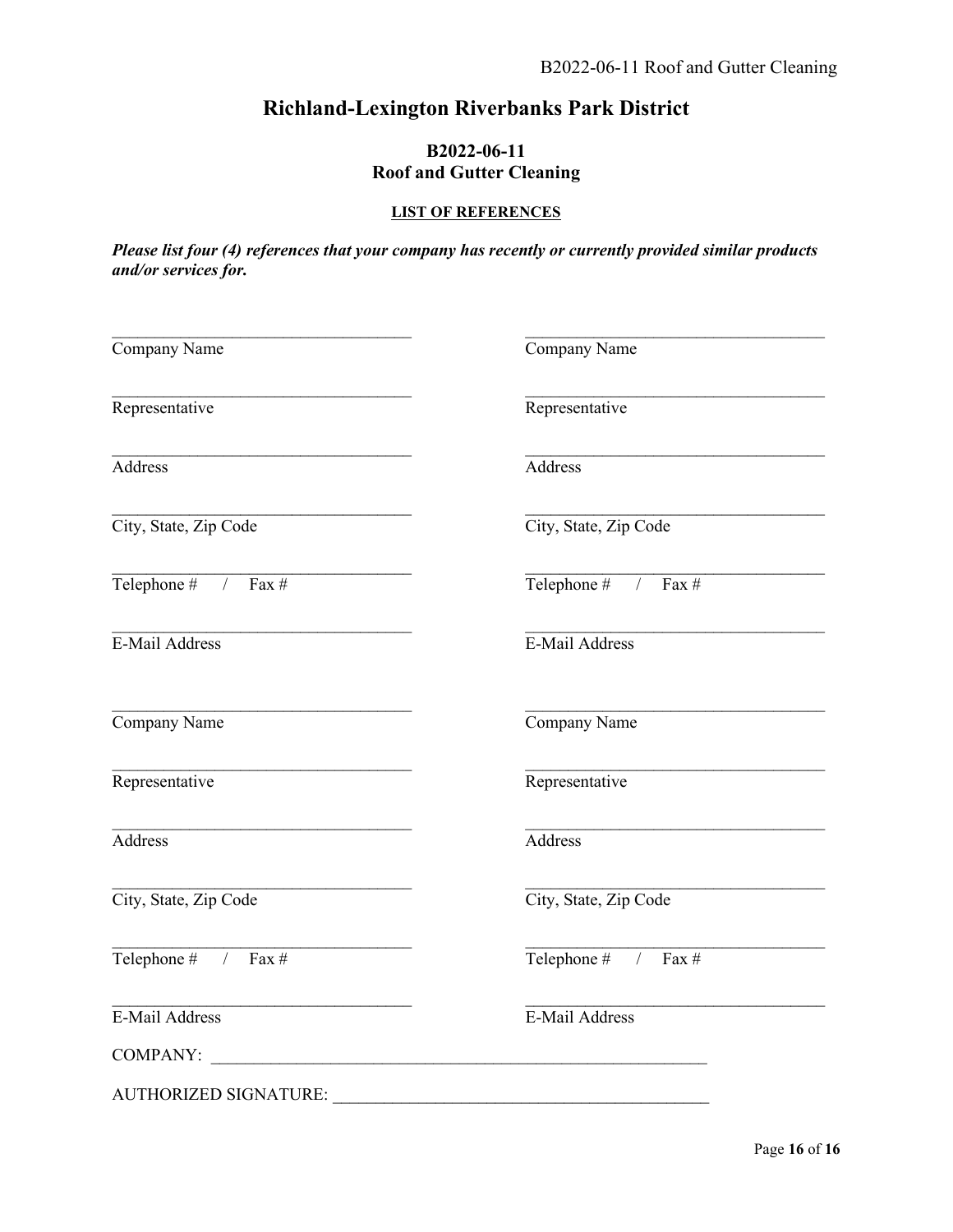

## **EXHIBIT A**

| <b>BUILDING</b>         | <b>WORK TO BE</b><br><b>PERFORMED</b> | <b>ROOF TYPE</b> | <b>X's PER YEAR</b> |           |
|-------------------------|---------------------------------------|------------------|---------------------|-----------|
| <b>Guest Services</b>   |                                       | Flat             | $\overline{2}$      | Performed |
|                         |                                       |                  |                     | Every 6   |
|                         | Roof / Gutters                        |                  |                     | Months*   |
| Restroom                |                                       | N/A              | $\overline{3}$      | Performed |
| Entrance                |                                       |                  |                     | Every 4   |
|                         | <b>Gutters Only</b>                   |                  |                     | Months*   |
| <b>Gift Shop</b>        | <b>Gutters Only</b>                   | N/A              | $\overline{3}$      | Performed |
|                         |                                       |                  |                     | Every 4   |
|                         |                                       |                  |                     | Months*   |
| <b>LSS</b>              | Roof Only                             | Flat             | $\overline{2}$      | Performed |
|                         |                                       |                  |                     | Every 6   |
|                         |                                       |                  |                     | Months*   |
| <b>Tuskers</b>          | Roof / Front Foyer /                  | Flat / Metal     | $\overline{3}$      | Performed |
|                         | <b>Front Gutter</b>                   |                  |                     | Every 4   |
|                         |                                       |                  |                     | Months*   |
| Carousel                | Roof Only                             | Shingle          | $\overline{2}$      | Performed |
|                         |                                       |                  |                     | Every 6   |
|                         |                                       |                  |                     | Months*   |
| <b>Carousel Plaza</b>   | <b>Gutters Only</b>                   | N/A              | $\overline{2}$      | Performed |
| RR's                    |                                       |                  |                     | Every 6   |
|                         |                                       |                  |                     | Months*   |
| Administration          |                                       | Shingle          | $\overline{2}$      | Performed |
|                         |                                       |                  |                     | Every 6   |
|                         | Roof / Gutters                        |                  |                     | Months*   |
| Hospital                |                                       | Shingle          | $\overline{2}$      | Performed |
|                         |                                       |                  |                     | Every 6   |
|                         | Roof / Gutters                        |                  |                     | Months*   |
| <b>Discovery Center</b> | Roof Only                             | Flat             | $\overline{2}$      | Performed |
|                         |                                       |                  |                     | Every 6   |
|                         |                                       |                  |                     | Months*   |
| <b>Rhino Pavilion</b>   | Roof Only                             | Shingle          | <b>Upon Request</b> |           |
| Sea Lion                | Roof / Gutters                        | Metal / Shingle  | 3                   | Performed |
|                         |                                       |                  |                     | Every 4   |
|                         |                                       |                  |                     | Months*   |
| Komodo                  |                                       | ---------------- | <b>Upon Request</b> |           |